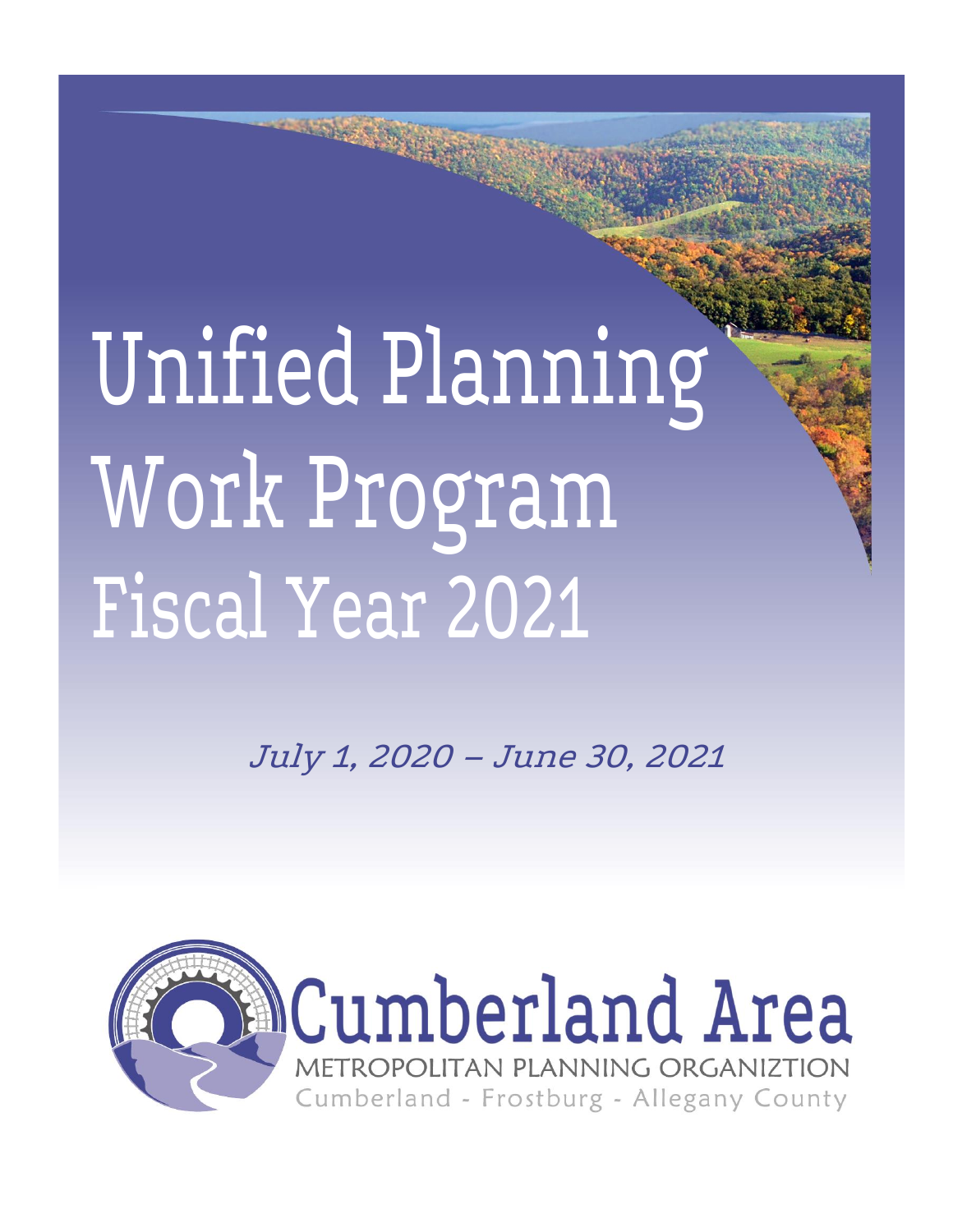## Cumberland Area Metropolitan Planning Organization Website: alleganygov.org/277/Cumberland-Area-MPO

#### MPO Coordinator: Roy S. Cool

email: rcool@alleganygov.org phone: (301)-722-6360

#### Planner: Siera Wigfield

email: swigfield@alleganygov.org phone: (301)-876-9563

Allegany County Office Complex 701 Kelly Road Cumberland, MD 21502-2803

## **Table of Contents**

| <b>A.</b>      |  |
|----------------|--|
| B.             |  |
| C <sub>1</sub> |  |
|                |  |
|                |  |
| B.             |  |
| III.           |  |
|                |  |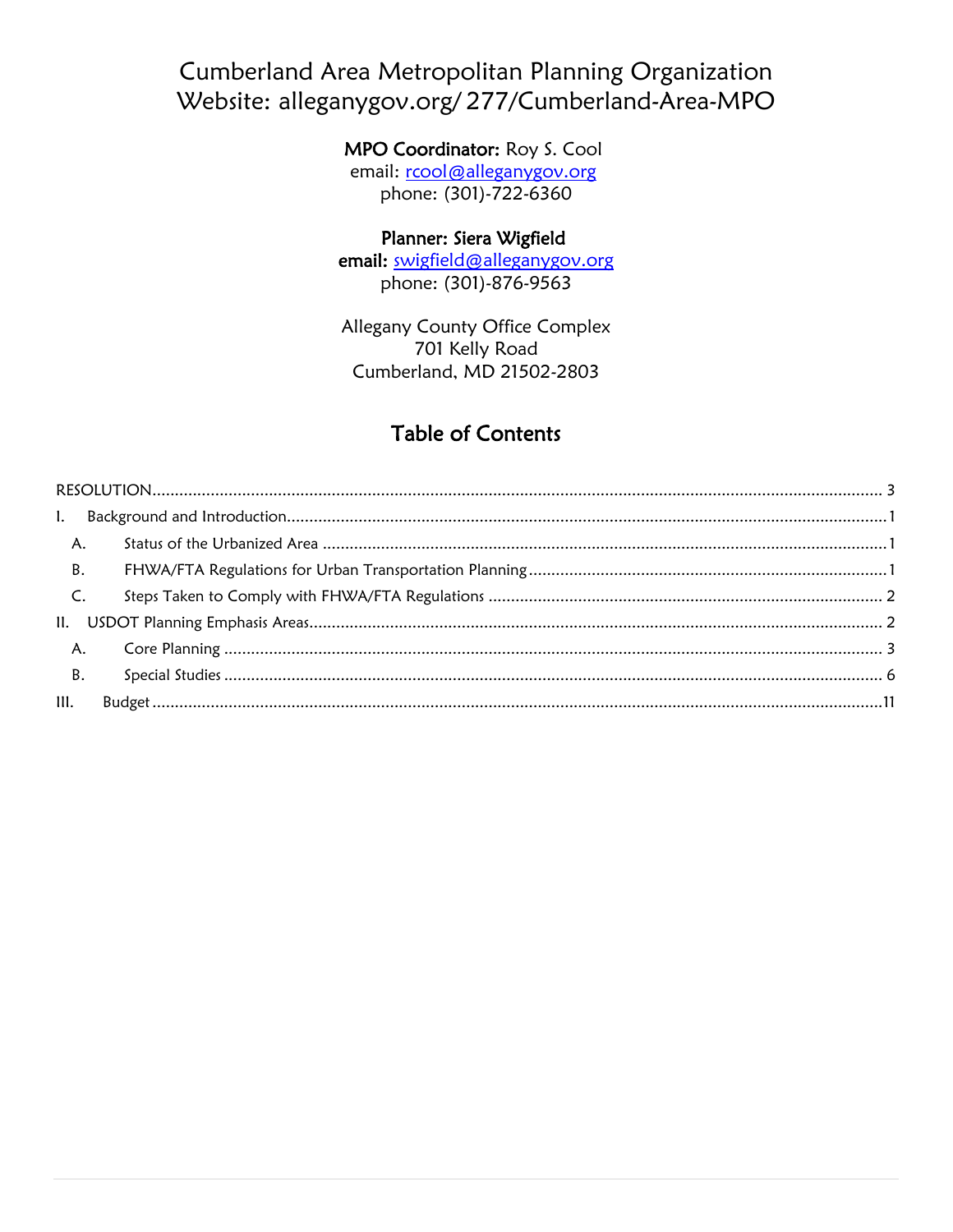## RESOLUTION

#### No. 20-4

<span id="page-2-0"></span>Resolution endorsing the Draft Fiscal Year 2021 Unified Planning Work Program, approving its submission to both the Federal Transit Administration and the Federal Highway Administration.

WHEREAS, the Cumberland Area Metropolitan Planning Organization was established to manage and provide policy direction to the Unified Planning Work Program in accordance with Federal requirements, and the Allegany County Commissioners have been designated as the Metropolitan Planning Organization for this area as approved by Maryland Governor Harry Hughes on May 17, 1982; and

WHEREAS, the staff of the Maryland Department of Transportation, the Cumberland Area Metropolitan Planning Organization Technical Advisory Committee, and the Cumberland Area Metropolitan Planning Organization staff have together prepared a draft work program and budget for Fiscal Year 2021 in compliance with applicable Federal programs and regulations.

NOW, THEREFORE, BE IT RESOLVED that the Allegany County Commissioners acting as the Cumberland Area Metropolitan Planning Organization endorses the Draft Fiscal Year 2021 Unified Planning Work Program; approves its submission to the appropriate Federal agencies, contingent on no significant public comment; and declares its intent to enter into contractual arrangements as necessary to carry out the work, with the understanding that if the work program and budget is revised through negotiations with Federal funding agencies it will be subject to approval by the Cumberland Area Metropolitan Planning Organization.

#### ADOPTED THIS 7th day of May, 2020

#### COUNTY COMMISSIONERS OF ALLEGANY COUNTY, MARYLAND

 $\diagup$ 

Jacob C. Shade, President

Creade V. Brodie, Jr., Commissioner

 $\overline{L}$ David J. Caporale, Commissioner

 $\Delta$ <sup>-</sup>  $\forall$ Brandon S

Brandon S. Butler<br>County Administrator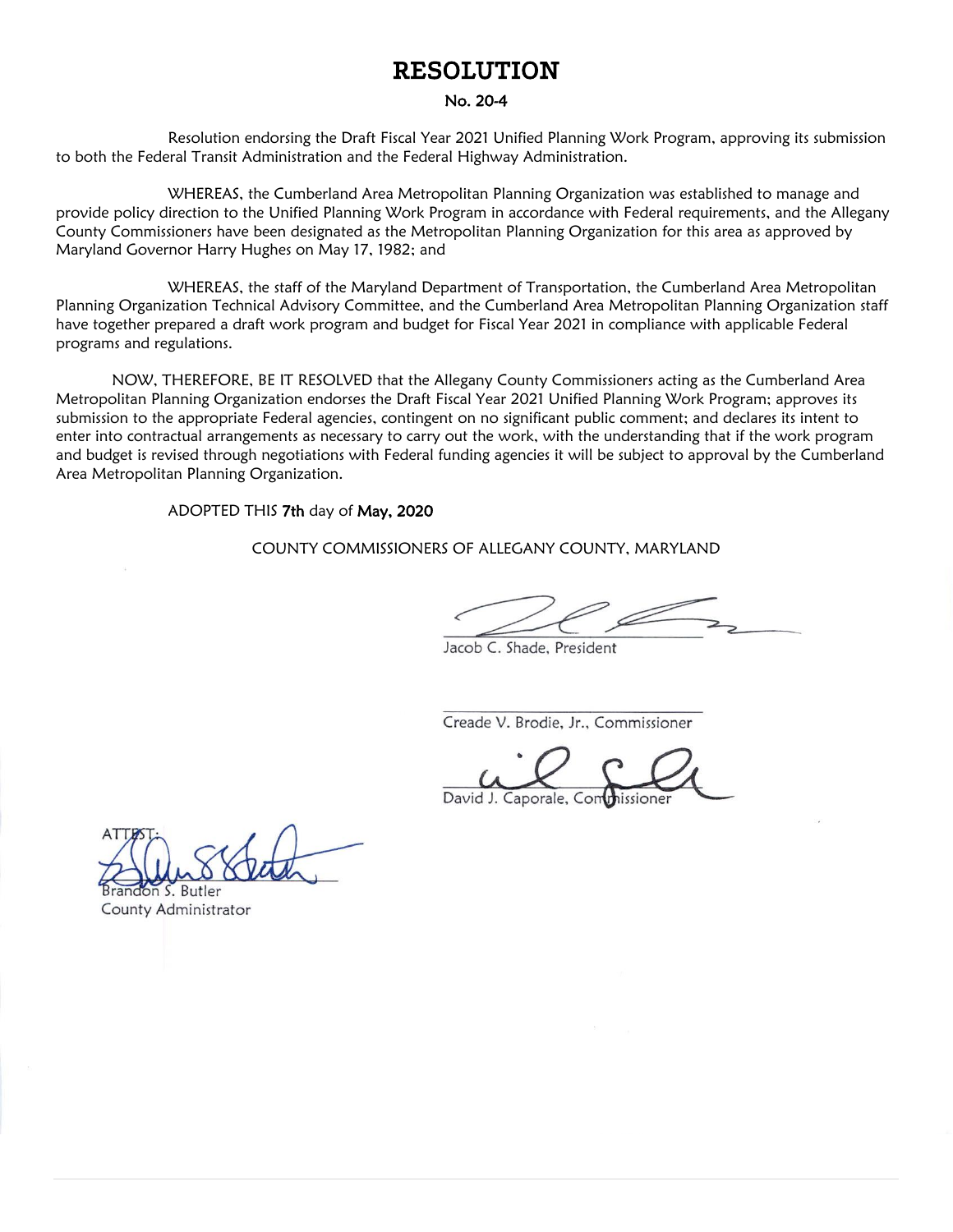## <span id="page-3-0"></span>I. Background and Introduction

## <span id="page-3-1"></span>A. Status of the Urbanized Area

The Cumberland Urbanized Area as defined by the U.S. Census in beginning in 1980 included portions of Allegany County Maryland and Mineral County West Virginia. The Maryland portion included Cumberland and Frostburg and the surrounding areas. The requirement for classification as an urbanized area is a population of at least 50,000. The population of the urbanized area in 1980 was approximately 59,000, and in 1990 it declined to 54,655. In 2000 the population decreased 4.87% to 52,115 and in 2010 the population decreased 0.42% to 51,899.

## <span id="page-3-2"></span>B. FHWA/FTA Regulations for Urban Transportation Planning

Since the 1960's, the federal government has established urban transportation planning requirements in all metropolitan areas, as a prerequisite to the approval of federal funding (23 CFR Part 450 and 49 CFR Part 613). The regulations require a continuing, comprehensive and cooperative (3-C) planning process in all urbanized areas of more than 50,000.

The Federal Highway Administration (FHWA) and the Federal Transit Administration (FTA) of the U.S. Department of Transportation issued amendments effective June 30, 1983 to their existing regulations governing urban transportation planning under FHWA and FTA grant programs. These amendments were partially intended to simplify administration of the planning process for urbanized areas under 200,000 population such as the Cumberland area.

In 1991 the Intermodal Surface Transportation Efficiency Act (ISTEA) was passed. This act revised some of the established regulations and procedures and placed a new emphasis on Metropolitan Planning Organizations. As part of this Act the MPO planning process has been more specifically defined and new planning requirements have been prescribed.

In 1998 the Transportation Equity Act for the  $21<sup>st</sup>$  Century (TEA-21) was passed continuing the initiatives of the 1991 Act, and adding several new provisions and programs.

In 2005 the Safe Accountable, Flexible, Efficient Transportation Equity Act: A Legacy for Users (SAFETEA-LU) was passed. This Act which provides for the Country's largest surface transportation investment ever retained most of the planning provisions of the previous legislation and added several new metropolitan transportation planning requirements. SAFETEA‐LU expired in 2009 and after a series of Continuing Resolutions, Moving Ahead for Progress in the 21st Century (MAP‐21) was signed into law.

MAP-21 is a two-year bill that seeks to build on and refine many of the highway, transit, bike and pedestrian programs and policies established by ISTEA in 1991. MAP-21 seeks to focus the federal aid program on the following national goals:

- 1. Safety;
- 2. Infrastructure;
- 3. Congestion Reduction;
- 4. System Reliability;
- 5. Freight Movement and Economic Vitality;
- 6. Environmental Sustainability; and
- 7. Reduced Project Delivery Dates.

On December 4, 2015, President Obama signed into law Fixing America's Surface Transportation Act (FAST Act). The FAST Act provides funding certainty for infrastructure planning and capital programming over a five-year timeframe extending from FY 2016 through FY 2020. Overall, the FAST Act maintains current program structures and funding shared between highways and transit. Also, the law makes changes and reforms to many Federal transportation programs, including, streamlining the review and approval processes for new transportation projects, providing new safety tools, and establishing new programs to advance critical freight projects.

This Unified Planning Work Program (UPWP) is a cooperative planning effort by federal, state, and local transportation agencies serving the Cumberland Area MPO Area, and functions as the annual work program for the CAMPO. The purpose of the UPWP is to describe and coordinate all transportation planning activities to be completed with federal, state, and local resources during a fiscal year, and is designed to make the transportation planning process consistent with the appropriate federal regulations. Included in the UPWP is a budget detailing how each fund source will be utilized. The UPWP is reviewed, revised, and adopted annually.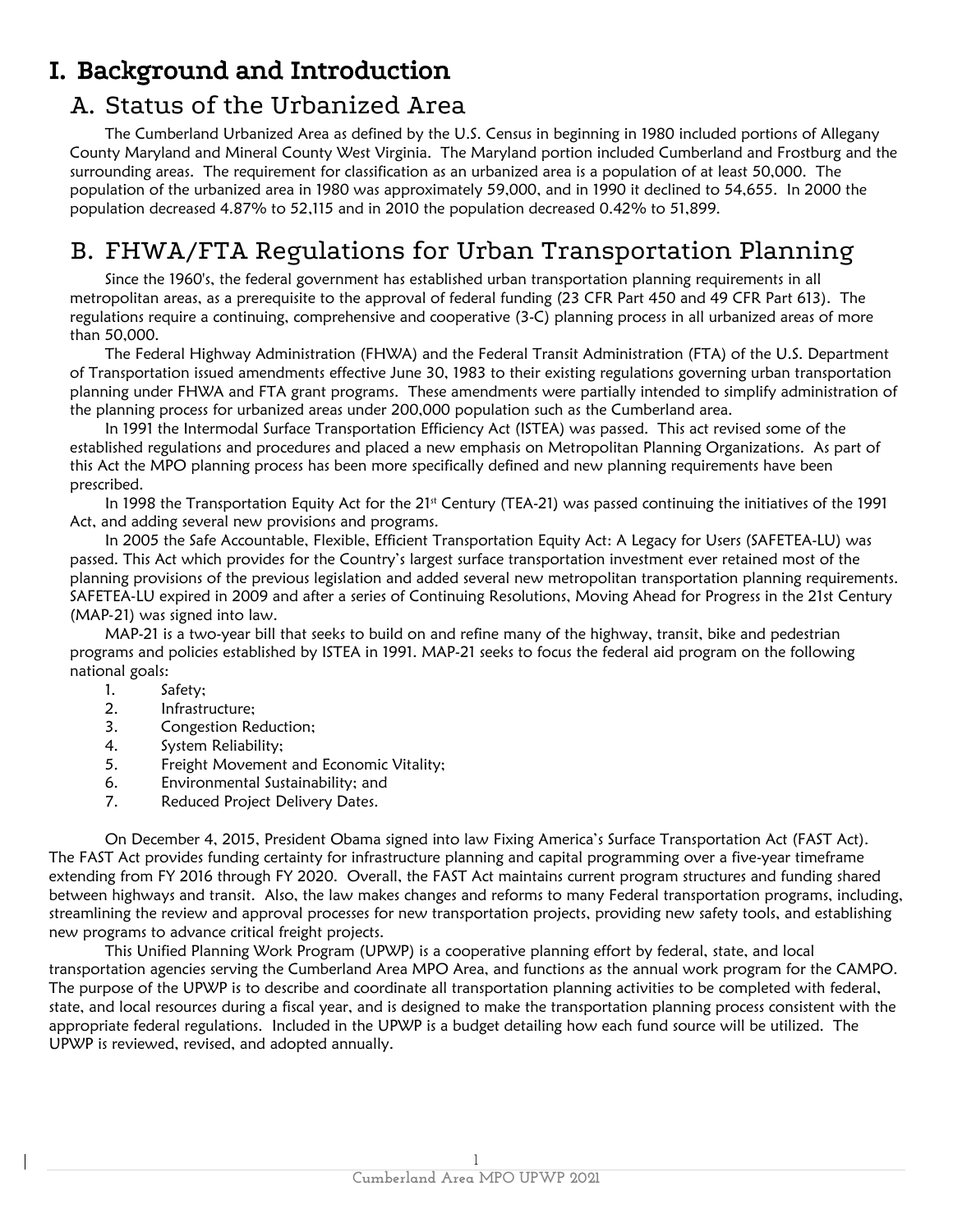## <span id="page-4-0"></span>C. Steps Taken to Comply with FHWA/FTA Regulations

The Allegany County Commissioners, acting as the Cumberland Area Metropolitan Planning Organization (MPO), continue to annually approve and amend as appropriate the Transportation Improvement Program as required by U.S. DOT, to be eligible to receive funding for the region's transportation projects

During FY 2018, Staff worked with MDOT to adopt the state of Maryland Transportation Performance Management Safety Targets that were set on August 31, 2017. On January 18, 2018, the MPO adopted these state safety targets. Staff will continue to work in FY 2020 to integrate performance-based plans and processes, including incorporation of PM2 (bridge and pavement condition) and PM3 (system performance, freight and CMAQ) highway performance measure targets and transit safety performance measures targets state of Maryland Transportation Performance Management Safety Targets In FY 2020 a resolution was signed reaffirming the MPO's adoption of the state these performance measures were re-acknowledged in a letter to MDOT. State of Maryland Transportation Performance Management Safety Targets for 2019. State of Maryland Transportation Performance Management Safety Targets on December 19, 2019.

## <span id="page-4-1"></span>II. USDOT Planning Emphasis Areas

The work tasks within this UPWP are reflective of CAMPO and MDOT's work to the establishment of performance targets, the use of performance measures to track progress towards meeting those targets, and a performance driven outcome-based approach to transportation planning and decision making.

USDOT has published circular on Planning Emphasis Areas (PEAs). The PEAs are topical areas that USDOT wants to place emphasis on as the MPOs and State DOTs develop their respective planning work programs. The PEAs for Federal FY 2019 include:

#### Map-21 Implementation

• *Transition to Performance Based Planning and Programming.* 

#### Models of Regional Planning Cooperation

• *Promote cooperation and coordination across MPO boundaries and across State boundaries where appropriate to ensure a regional approach to transportation planning.* 

#### Ladders of Opportunity

• *Access to essential services – as part of the transportation planning process, identify transportation connectivity gaps in access and essential services.*

CAMPO has developed tasks in this FY2021 UPWP that address each of the PEAs as shown in the table below. A detailed description of each task is included under each task heading of this document.

| <b>Planning Emphasis Area</b>                   | <b>CAMPO Task</b>                 |
|-------------------------------------------------|-----------------------------------|
| Map-21 Implementation                           | <b>Transit Planning</b>           |
| Transition to Performance Based Planning and    | Corridor and Intersection Studies |
| Programming.                                    | <b>GIS Enhancements</b>           |
|                                                 | MPO Administration                |
|                                                 | Long Range Transportation Plan    |
|                                                 | Transportation Improvement Plan   |
| <b>Models of Regional Planning Cooperation</b>  | <b>Transit Planning</b>           |
| Promote cooperation and coordination across     | Freight Planning                  |
| MPO boundaries and across State boundaries here | Corridor and Intersection Studies |
| appropriate to ensure a regional approach to    | Public Participation Plan         |
| transportation planning.                        | Long Range Transportation Plan    |
| Ladders of Opportunity                          | <b>Transit Planning</b>           |
| Access to essential services - as part of the   | Corridor and Intersection Studies |
| transportation planning process, identify       | GIS Enhancements                  |
| transportation connectivity gaps in access and  | Public Participation Plan         |
| essential services.                             | Long Range Transportation Plan    |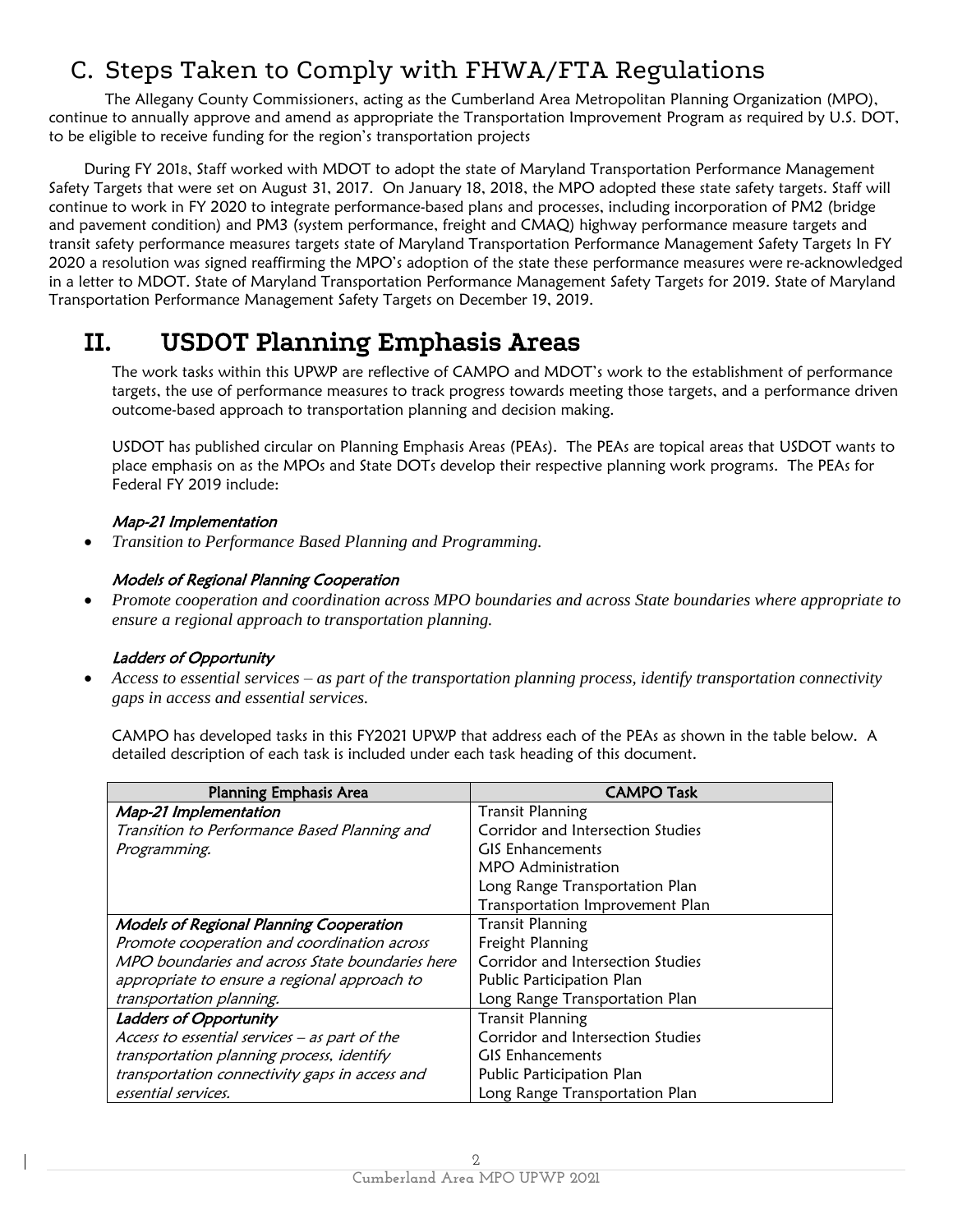## <span id="page-5-0"></span>A. Core Planning

## **1 MPO Administration**

#### **Objective**

This is a continuing task and includes all necessary coordination and administration associated the performance of the urban transportation planning process through this Unified Planning Work Program. Included in this activity is the coordination between federal, state, county and municipal levels of government by the MPO.

#### **Previous Work**

Ongoing task.

## **Methodology**

- Participation in and attendance at meetings of the Association of Metropolitan Planning Organizations.
- Development of the FY 2022 Unified Planning Work Program.

In addition to the sub-tasks mentioned above this task includes the day-to-day operation of the MPO including but not limited to compliance with requests for data and the preparation of presentations to the MPO policy body (The Allegany County Commissioners).

#### **End Product**

FY 2022 Unified Planning Work Program

- Training of CAMPO Staff.

- Input of CAMPO Staff and coordination with MDOT
- Current adopted documents, to include the Prospectus and Bylaws, Public Participation Plan, Title VI Plan, etc.
- A tabulation of relevant traffic studies and data within the CAMPO MPA.
- CAMPO review and processing of invoices and prepare reimbursements.

| Participating Agencies     | Funding     |           |
|----------------------------|-------------|-----------|
| Cumberland Area MPO & MDOT | <b>FHWA</b> | 6,300.00  |
|                            | <b>FTA</b>  | 1,680.00  |
|                            | <b>MDOT</b> | 1,260.00  |
| <b>Project Schedule</b>    | County      | 1,260.00  |
| Ongoing                    | Total       | 10,500.00 |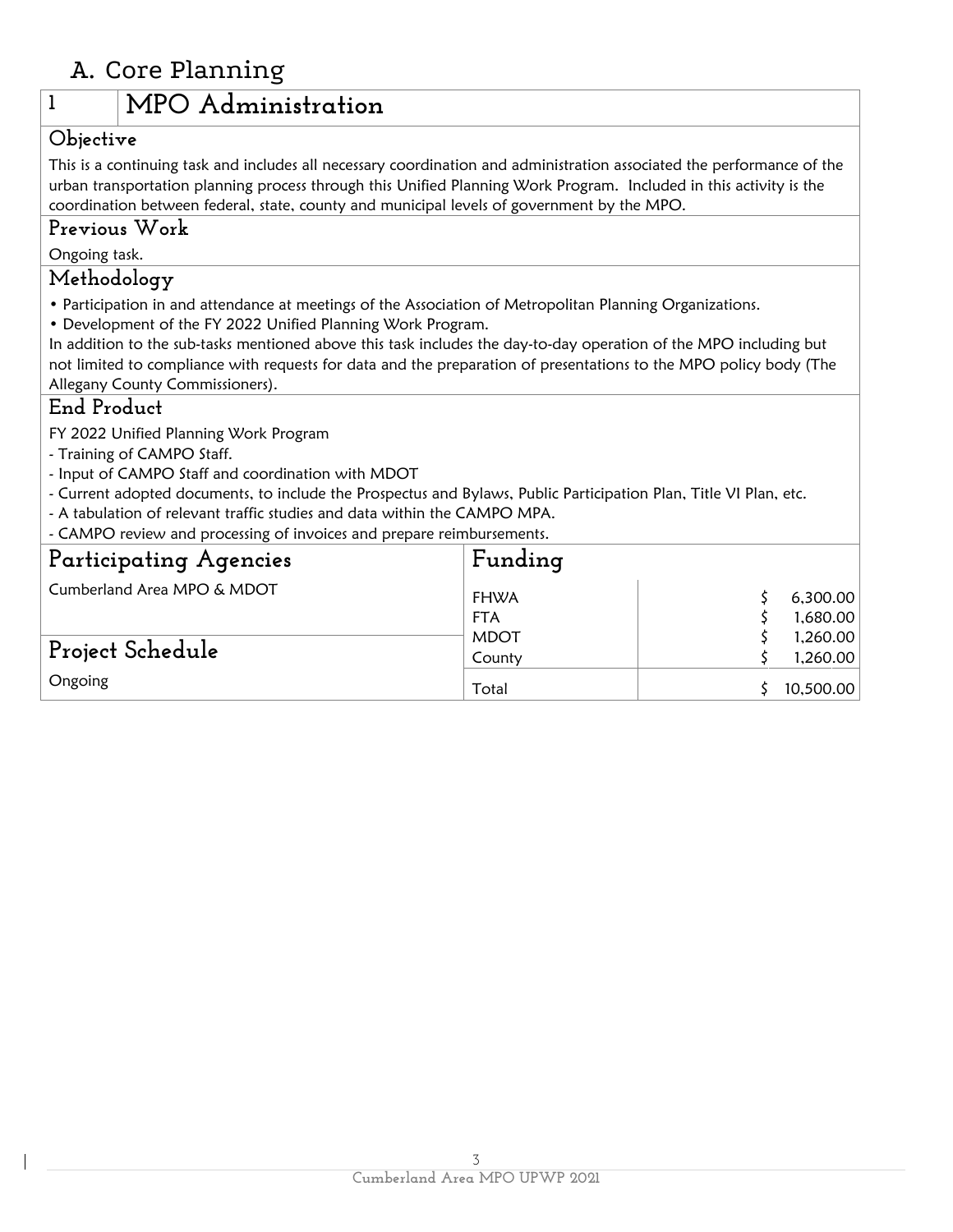#### **2 Transportation Improvement Plan Objective** To update the Cumberland Urbanized Area Transportation Improvement Program (TIP) for FY 2021 – FY 2024 as specified by the Federal urban transportation planning requirements. **Previous Work** FY 2019 – FY 2022 & FY 2017 – FY 2021 Cumberland Area Transportation Improvement Program **Methodology** Compile a comprehensive list of federally funded transportation improvements recommended for implementation during the 4 year program period. The document will represent the region's transportation priorities and include realistic financially constrained cost estimates. **End Product** FY 2022 – FY 2026 Cumberland Area Transportation Improvement Program **Participating Agencies** City of Cumberland, City of Frostburg, Cumberland Area MPO, Allegany County & MDOT **Funding** FHWA FTA MDOT County \$ \$ \$ \$ 5,700 .00 1,520 .00 1,140 1,140 Project Schedule Draft / Adoption – Spring 2021 Amendments and Administrative Modifications – as needed basis. Total \$ 9,500.00

## **3 Transit Development Plan**

#### **Objective**

To ensure the Transportation Development Plan (TDP) prepared by the Allegany County Transit is consistent with the CAMPO LRTP

#### **Previous Work**

Allegany County Transit has prepared and adopted previous versions of the TDP. The CAMPO has an adopted LRTP containing a multi-modal Transportation element, which includes a narrative about transportation services provided by Allegany County Transit.

#### **Methodology**

The CAMPO annually reviews the TDP to ensure consistency with the LRTP. This will include, when necessary, discussions amongst CAMPO staff, MTA, and Allegany County Transit.

#### **End Product**

Consistency between the CAMPO's LRTP and Allegany County Transit's TDP

| Participating Agencies  | Funding               |  |                  |  |  |  |  |
|-------------------------|-----------------------|--|------------------|--|--|--|--|
| MPO and consultants.    | FHWA<br><b>FTA</b>    |  | 720.00<br>192.00 |  |  |  |  |
| <b>Project Schedule</b> | <b>MDOT</b><br>County |  | 144.00<br>144.00 |  |  |  |  |
| Ongoing                 | Total                 |  | 1,200.00         |  |  |  |  |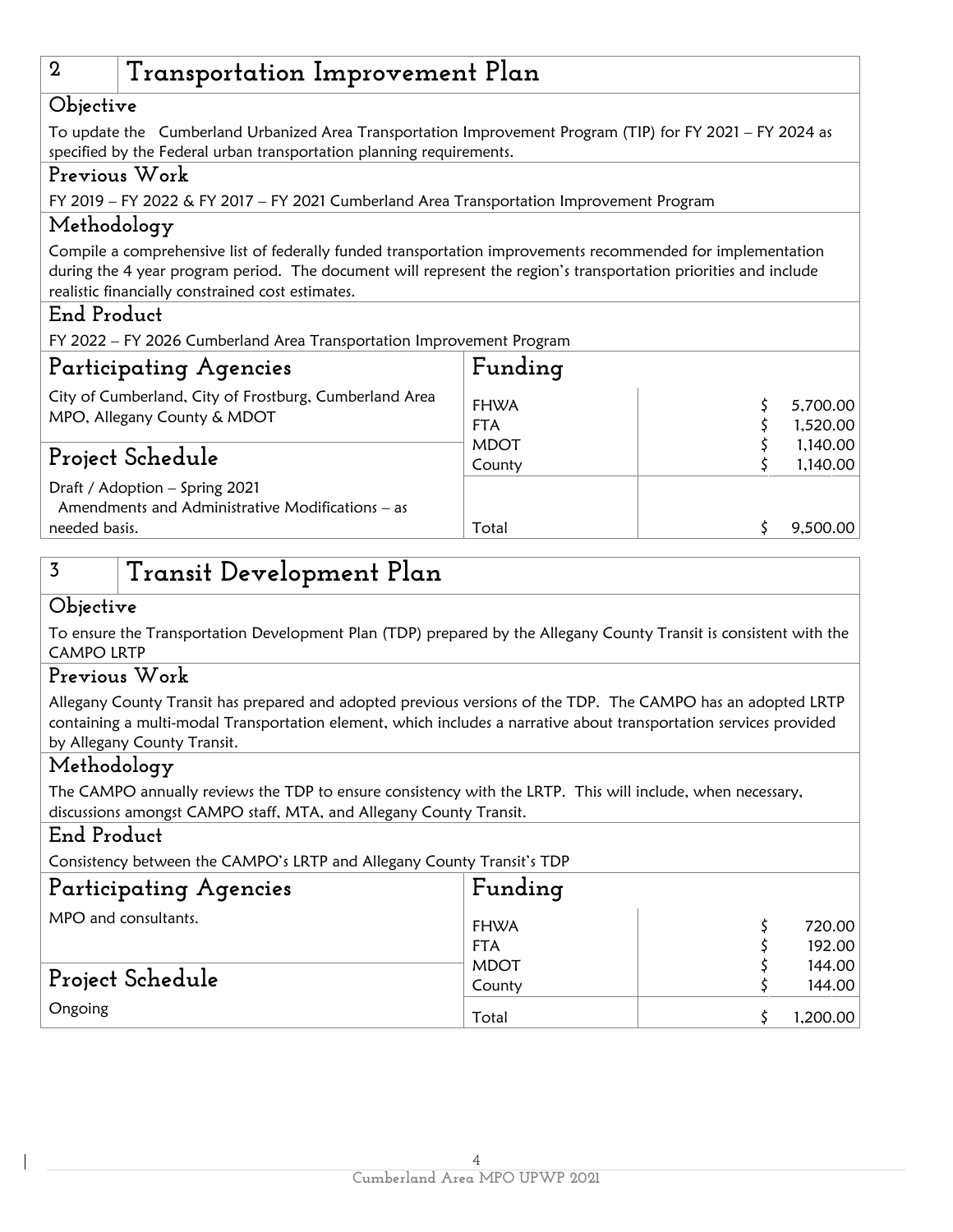# **4 Public Participation Plan**

#### **Objective**

Activities will be undertaken to increase public participation in the CAMPO's transportation planning process.

#### **Previous Work**

A Website for the CAMPO was completed in FY 2008 and is maintained to include all organizational documents, including, but not limited to LRTP, TIP, UPWP, Request for Proposals, TAC and Council meeting agenda and minutes, traffic studies and reports, and links to supporting organizations and agencies.

#### **Methodology**

Implementation efforts will continue to maintain and, when necessary, update the Public Participation Plan and the Organization's website through regular review and comparison with those developed for other MPO's, as well as modifications to any officially adopted document(s).

#### **End Product**

A current and updated Public Participation Plan; continue to maintain the existing CAMPO website, which contains links to member jurisdictions and organizations; advertise upcoming TAC and MPO Board meeting dates, agendas, and materials; advertise Request For Proposals; and provide a public portal to review existing plans, publications, and work program items (TIP, UPWP, and the LRTP).

| Participating Agencies | Funding                   |                    |
|------------------------|---------------------------|--------------------|
| MPO Staff              | <b>FHWA</b><br><b>FTA</b> | 3,300.00<br>880.00 |
| Project Schedule       | <b>MDOT</b><br>County     | 660.00<br>660.00   |
| Ongoing                | Total                     | 5,500.00           |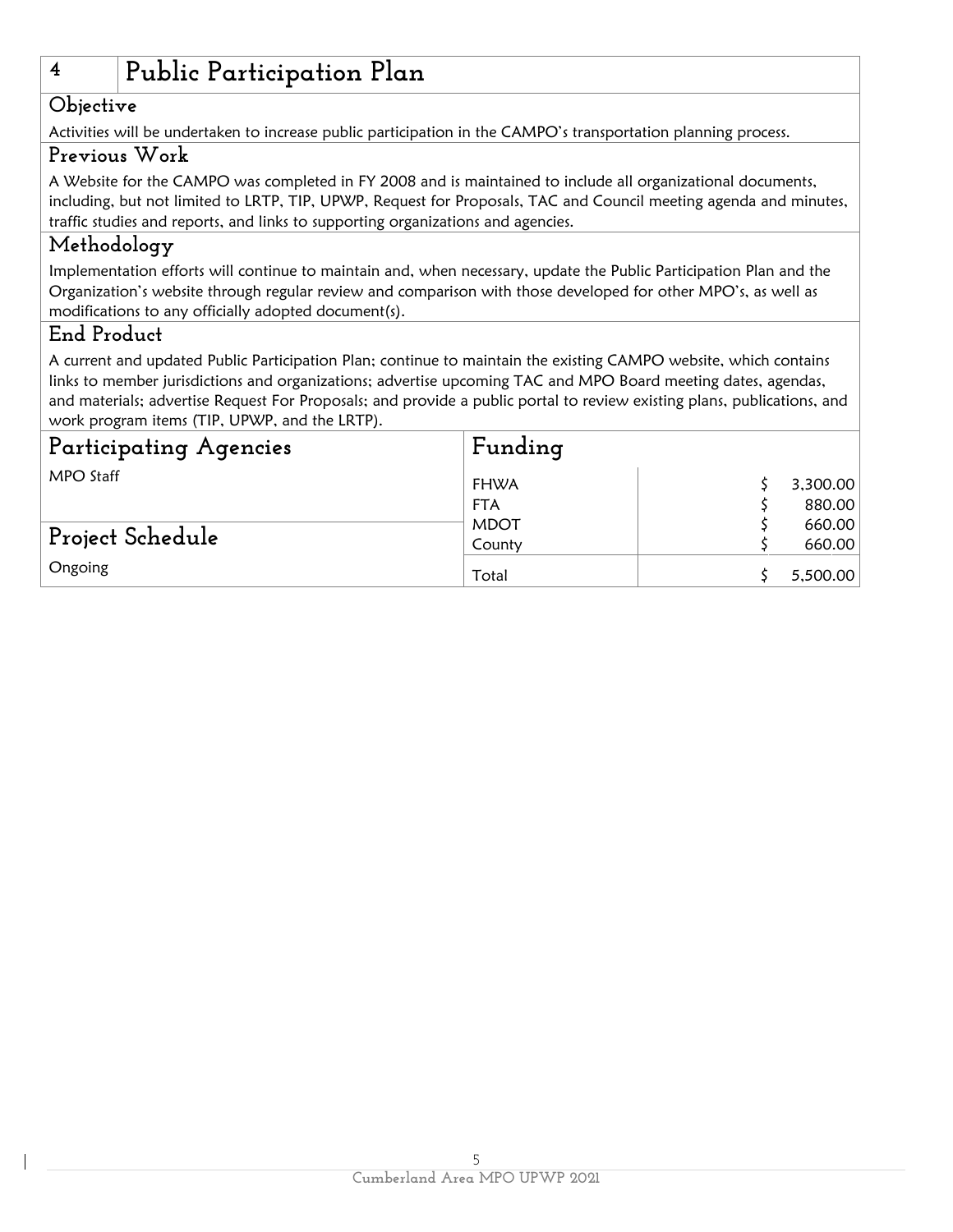## <span id="page-8-0"></span>B. Special Studies

# **1 Geographical Information Systems Enhancements**

#### **Objective**

The County Planning & Growth Department has previously initiated work on the development of a Geographic Information System, which is an ongoing coordinated effort between the CAMPO, MDOT, and MDP This task will support this effort and develop and utilize data for transportation and land use planning.

#### **Previous Work**

Work on an Enterprise GIS system has been initiated and was utilized extensively during the preparation of a majority of special studies completed to date. Computer hardware and software have been obtained and data collection and network coding have been accomplished, with data updates ongoing. Major accomplishments of the GIS Enhancement efforts of the County include: development of a vector-based parcel layer; creation of geodatabases; and the acquisition of orthophotography.

#### **Methodology**

Work is continuing on the development and enhancement of comprehensive multi-jurisdictional GIS. The GIS is used to produce mapping and data for many purposes including: transportation/transit planning; macro-level demand and growth forecasting/modeling; Emergency 911 planning; project impact analysis; comprehensive road inventory and mapping; and ongoing update of land use files and development capacity analysis.

#### **End Product**

The GIS database developed from this task will support ongoing transportation planning functions related to mapping and inventory of roadway network infrastructure, and will also assist in the development and completion of the LRTP, and to support Corridor and Traffic Management Studies (both motorized and non-motorized).

| Participating Agencies | Funding     |           |
|------------------------|-------------|-----------|
| CAMPO and consultants. | <b>FHWA</b> | 12,000.00 |
|                        | <b>FTA</b>  | 10,000.00 |
| Project Schedule       | <b>MDOT</b> | 1,000.00  |
|                        | County      | 1,000.00  |
| Ongoing                | Total       | 24,000.00 |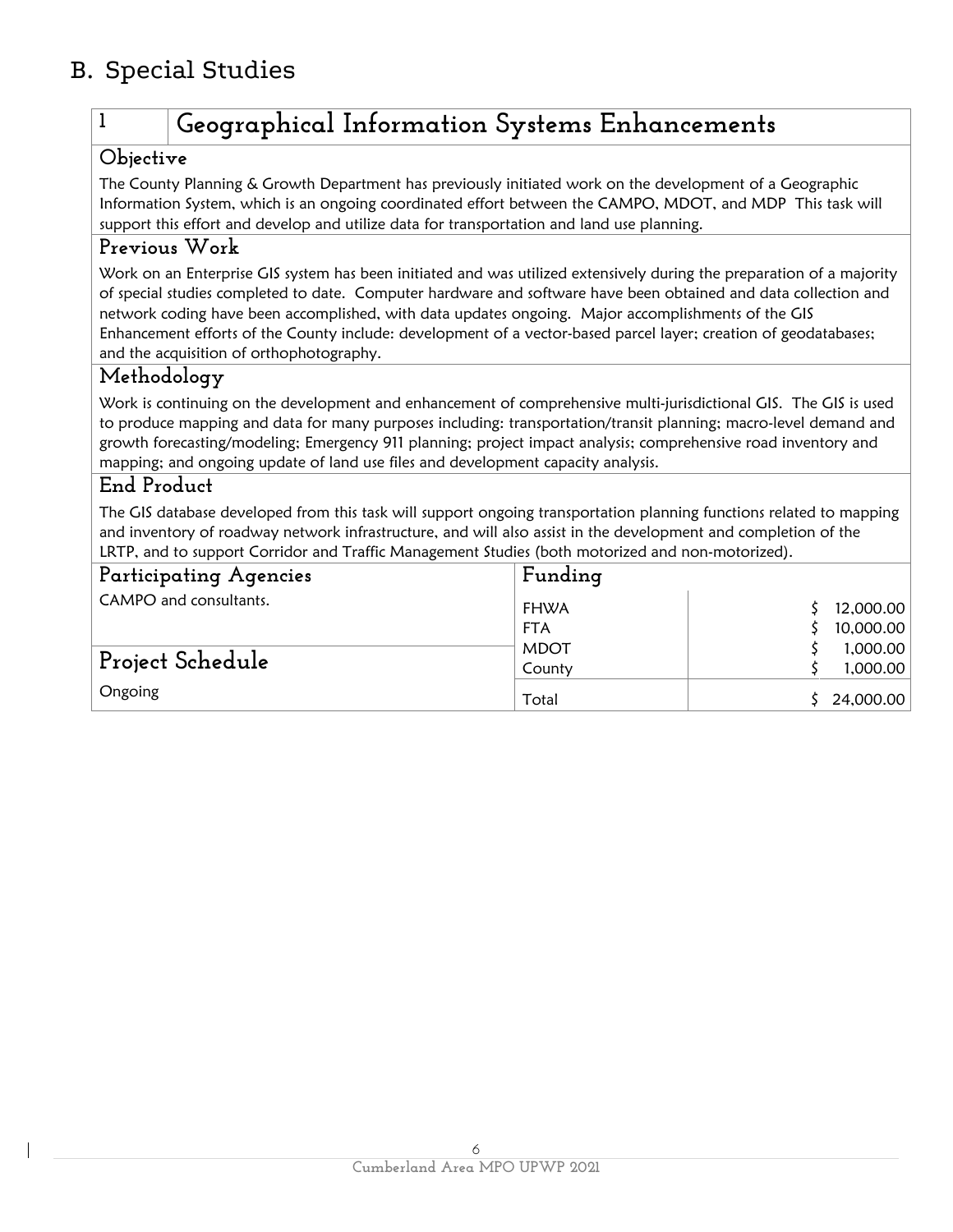# **2 Corridor and Intersection Planning**

## **Objective**

To conduct planning-level corridor studies, as well as intersection safety and traffic signal warrant analysis to understand current and future conditions of operational and safety aspects of the road network within the Metropolitan Planning Area.

#### **Previous Work**

The CAMPO has prepared the following corridor studies:

#### **Methodology**

The scope of work will be developed by the CAMPO Staff and members of the Technical Advisory Committee. Professional consulting services will be obtained to conduct and present the findings of project(s).

#### **End Product**

Contingent upon available funding, the anticipated deliverables for this task will include a Final Report, which may contain the following: current and future traffic conditions at identified intersections; short, mid, and long-term solutions to improve conditions for motorists, pedestrians, and cyclists along the major thoroughfares; planning-level cost estimates for each proposed recommendation; renderings of major recommended improvements; alternatives to improve intersection(s); and traffic signal warrant analysis.

| Participating Agencies           | Funding     |           |
|----------------------------------|-------------|-----------|
| CAMPO and selected consultant(s) | FHWA        | 20,000.00 |
|                                  | FTA         | 2,000.00  |
|                                  | <b>MDOT</b> | 3,000.00  |
| <b>Project Schedule</b>          | County      | 3,000.00  |
| Ongoing                          | Total       | 28,000.00 |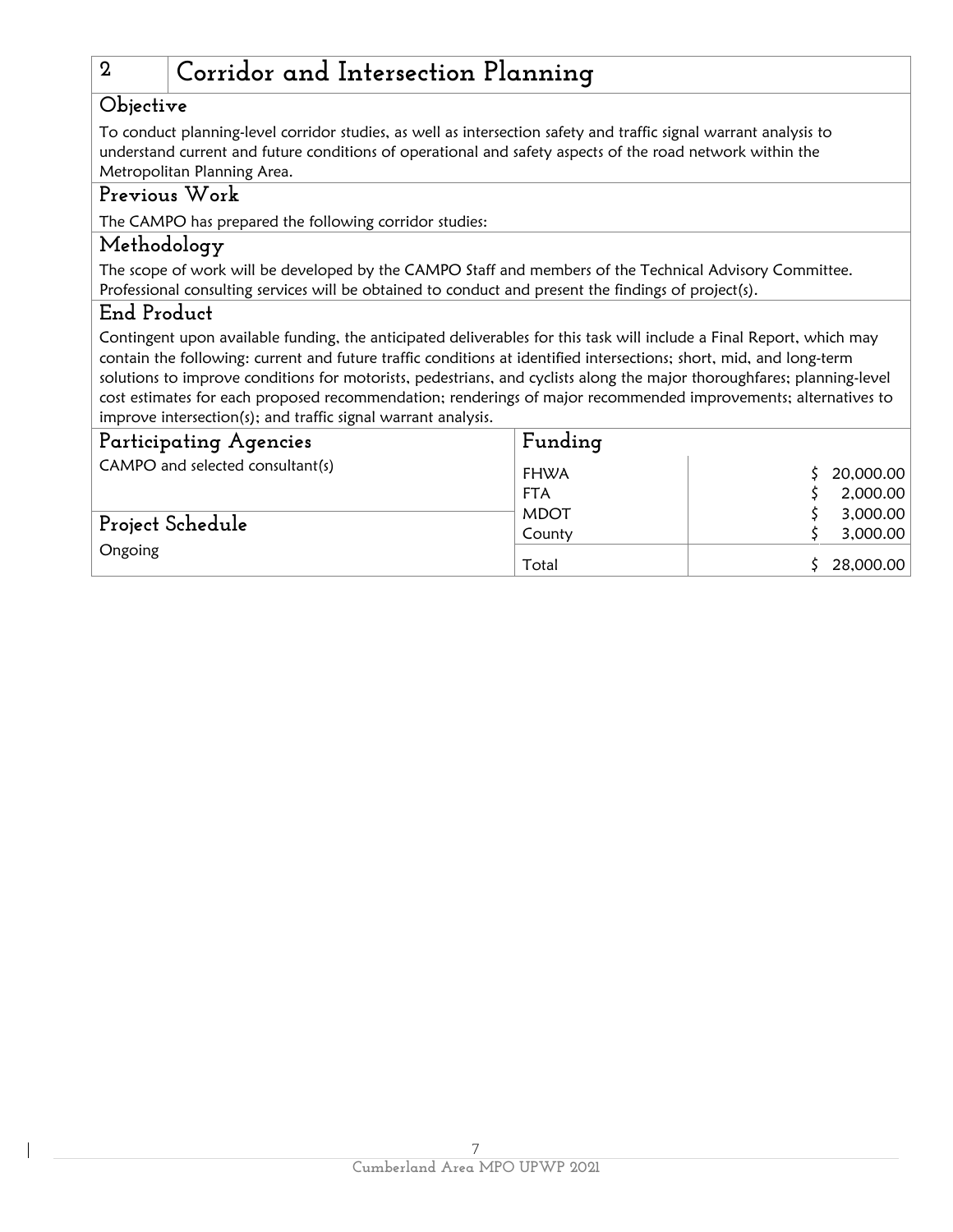## **3 Transit Planning**

#### **Objective**

Consistent with the purpose of the Planning Emphasis Areas – Ladders of Opportunity, funding is allocated to assist Allegany County Transit with planning activities designed to reduce gaps in access to essential services including housing, employment, health care, academic institutions, recreation, and other major activity generators. Funding during this fiscal year will be used to retain professional planning services to prepare and present an Origin – to – Destination Improvement study.

#### **Previous Work**

The MPO continues to fund the Allegany County Transit to assist Allegany County Transit with collecting and reportingdata to the National Transit Database (NTD). The September 2006 Transit System Safety, Security and Emergency Preparedness Plan, and the annual updates.

#### **Methodology**

The scope of work will be developed by the CAMPO Staff and Allegany County Transit on an as neede basis. The consultant that developed the Transit System Safety Plan will assess and evaluate the effectiveness of the recommendations that have been implemented as a result of the plan. Findings will be documented and if necessary, modifications to the actions and improvements will be proposed.

The MPO staff will organize and hold bi-annual meetings with Transit Advisory Committee.

To assemble data that meets the standards set by the Federal Transit Administration (FTA) for use in the National Transit Database on ridership, mileage and other characteristics of the Allegany County Transit System within the Cumberland Urbanized Area.

## **End Product**

Statistical reports to support the National Transit Database Annual Report and to serve as a basis for service evaluation and route planning.

Update the Saftey Security and Emegency Prepareness Plan Allegany County Transit Other projects as needed.

| <b>Participating Agencies</b>    | Funding               |                       |  |  |  |  |
|----------------------------------|-----------------------|-----------------------|--|--|--|--|
| CAMPO and selected consultant(s) | FHWA<br><b>FTA</b>    | 8,000.00<br>12,000.00 |  |  |  |  |
| Project Schedule<br>June 2021    | <b>MDOT</b><br>County | 4,000.00<br>4,000.00  |  |  |  |  |
|                                  | Total                 | 28,000.00             |  |  |  |  |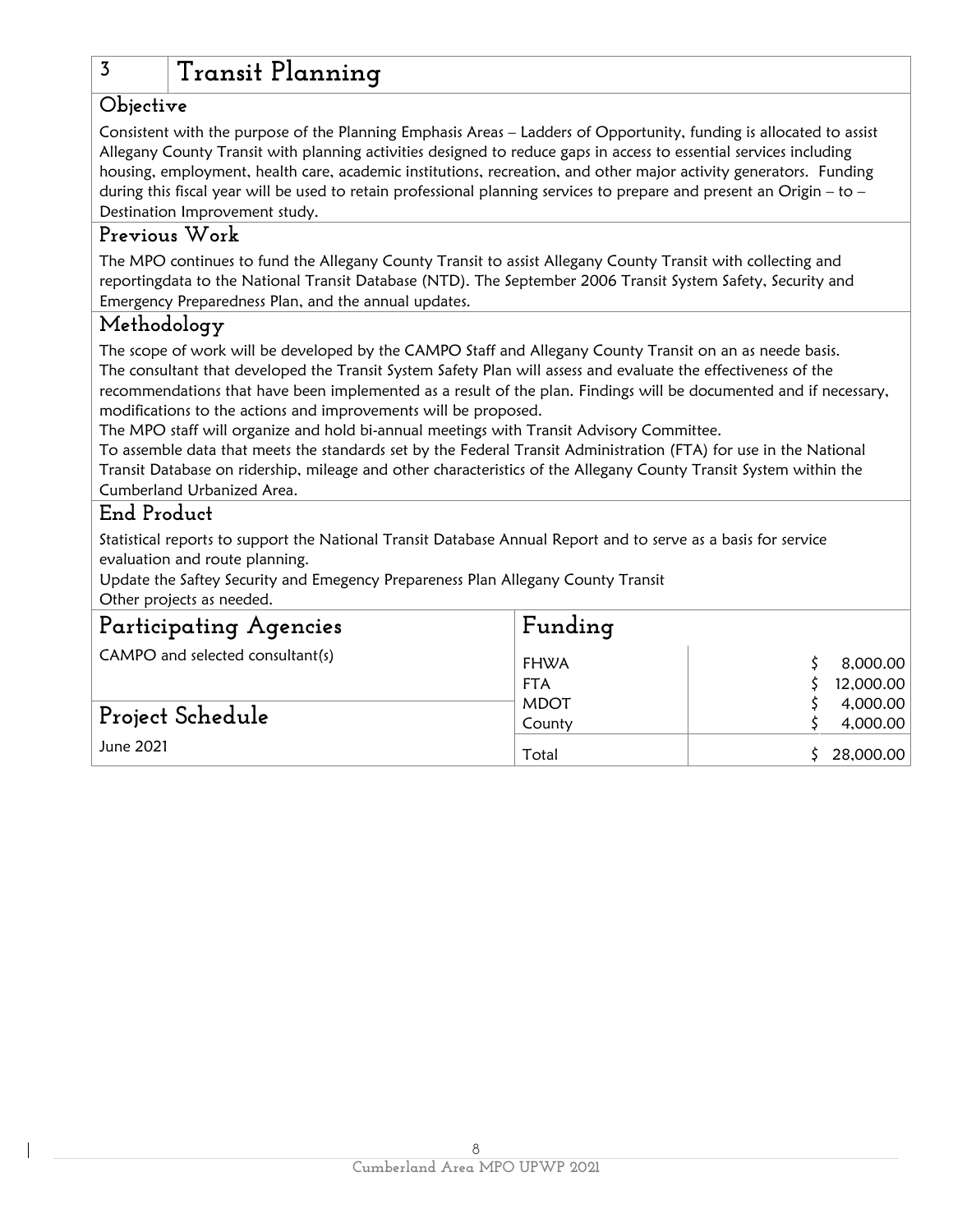# **4 Freight Planning**

## **Objective**

Continue to conduct freight planning activities with federal, state, and local agencies; and stakeholders to ensure the safe and efficient movement of goods and services on the regional transportation network. Moreover, maintain and establish partnerships with freight related organizations and private entities.

#### **Previous Work**

The CAMPO has partnered with MDOT to prepare and update State freight planning documents.

#### **Methodology**

The scope of work will be developed by the CAMPO Staff and members of the Technical Advisory Committee.

#### **End Product**

Collaborative dataset to be used as applicable.

| Participating Agencies          | Funding                   |                      |  |  |  |  |  |
|---------------------------------|---------------------------|----------------------|--|--|--|--|--|
| CAMPO and selected consultant(s | <b>FHWA</b><br><b>FTA</b> | 3,281.47<br>2,000.00 |  |  |  |  |  |
| <b>Project Schedule</b>         | <b>MDOT</b>               | 2,000.00             |  |  |  |  |  |
| Ongoing                         | County<br>Total           | 2,000.00<br>9,281.47 |  |  |  |  |  |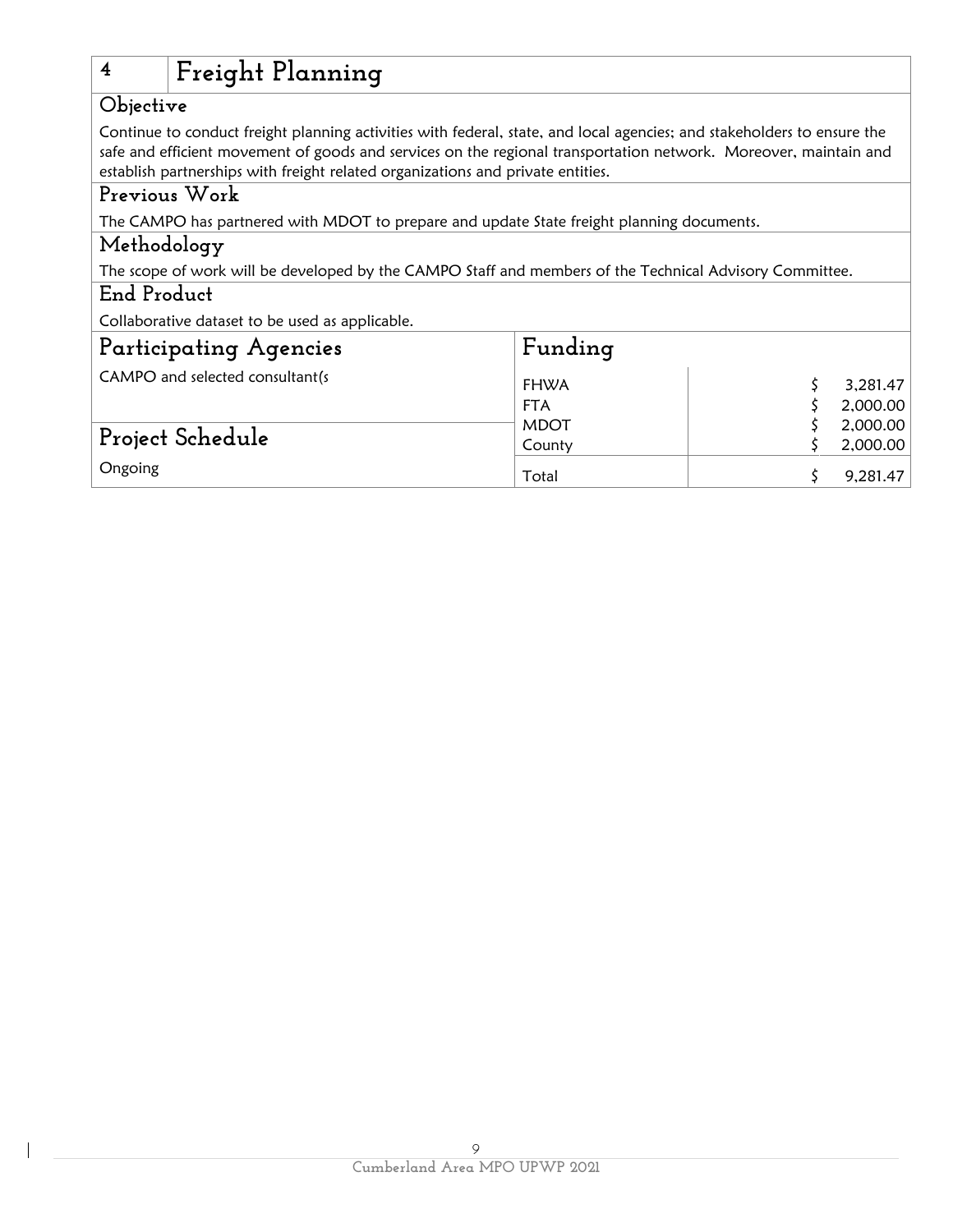## **5 Pedestrian Planning**

#### **Objective**

To collect and develop pedestrian related data and increase planned walking activities within the MPA

#### **Previous Work**

As part of several corridor studies, non-motorized counts and recommendations to improve safety and connectivity of pedestrian networks have been developed, as well as the 2012 Allegany County Bike and Pedestrian Master Plan.

#### **Methodology**

The CAMPO will partner with Allegany County Health Department's Walk Allegany Committee outreach, educational opportunities, and organizing community walks to promote the importance of walking.

#### **End Product**

Collaborative dataset, pland and studies to be used as applicable.

| Participating Agencies          | Funding               |                       |
|---------------------------------|-----------------------|-----------------------|
| CAMPO and selected consultant(s | FHWA<br>FTA           | 20,000.00<br>5,964.80 |
| Project Schedule                | <b>MDOT</b><br>County | 4,988.03<br>4,988.03  |
| Ongoing                         | Total                 | 35,940.86             |

# **6 Long Range Transportation Plan**

#### **Objective**

CAMPO adopted their LRTP in March 2016, and is required by federal regulations to update the Plan on a five-year cycle. To meet this schedule, RK&K have been tasked with Plan 2050. The plan is underway and will be adopted prior to April 2021.

#### **Previous Work**

Adopted LRTP in FY 2005, FY 2007,FY 2011, and FY 2016

#### **Methodology**

In anticipating the next update of the Organization's LRTP,CAMPO Staff will compile essential background information, conduct research about emerging trends, and analyze transportation and development activity to identify potential impacts to the regional transportation network. Pertinent data to be compiled and analyzed includes: previous and on-going transportation planning studies and reports prepared for the CAMPO; Capital Improvement Programs and Budgets of member jurisdictions; improvements since the last update; Transearch freight analysis data (movements and modes); Census data; rail and other freight commodities data; Allegany County Transit's Annual Transportation Plan; State and Federal Surface Transportation Plans; and locally-adopted comprehensive plans.

CAMPO's adopted Public Participation Plan will be followed to ensure and encourage public participation.

#### **End Product**

Metropolitan Planning Organization's Long Range Transportation Plan.

| Participating Agencies | Funding               |                      |  |  |  |  |
|------------------------|-----------------------|----------------------|--|--|--|--|
| MPO and RK&K.          | FHWA                  | \$33,000.00          |  |  |  |  |
|                        | FTA                   | 21,000.00            |  |  |  |  |
| Project Schedule       | <b>MDOT</b><br>County | 3,000.00<br>3,000.00 |  |  |  |  |
| Adopted April 2021     | Total                 | 60,000.00            |  |  |  |  |